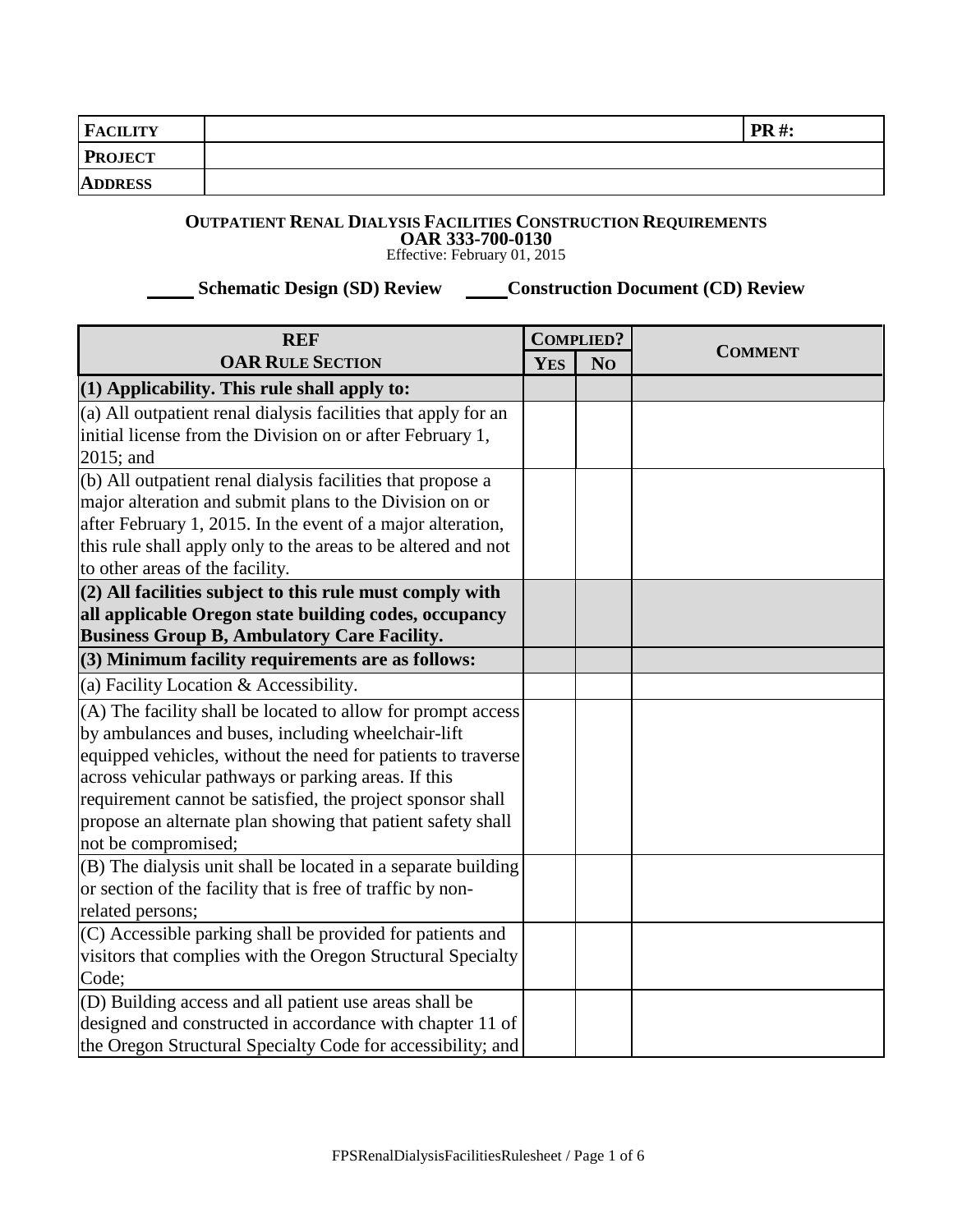| <b>COMPLIED?</b><br><b>REF</b>                                |            |                |                |  |
|---------------------------------------------------------------|------------|----------------|----------------|--|
| <b>OAR RULE SECTION</b>                                       | <b>YES</b> | N <sub>O</sub> | <b>COMMENT</b> |  |
| (E) Corridors, doorways, and stairways serving the unit       |            |                |                |  |
| shall be sized to allow at least one exit route for           |            |                |                |  |
| emergency medical personnel to transport a patient by         |            |                |                |  |
| stretcher to an ambulance.                                    |            |                |                |  |
| (b) Treatment Areas.                                          |            |                |                |  |
| (A) Dialysis stations must meet the following minimum         |            |                |                |  |
| criteria:                                                     |            |                |                |  |
| (i) Individual patient treatment areas shall be at least 80   |            |                |                |  |
| square feet in size with a minimum of 4 feet 0 inches of      |            |                |                |  |
| open space available at the foot of the recliner or hospital  |            |                |                |  |
| bed;                                                          |            |                |                |  |
| (ii) Hand washing stations that are readily available for     |            |                |                |  |
| staff use shall be provided within the treatment area. At a   |            |                |                |  |
| minimum, one hand washing station shall be provided for       |            |                |                |  |
| every four patients and appropriately located to facilitate   |            |                |                |  |
| hand washing between each patient contact;                    |            |                |                |  |
| (B) Patient care staff station(s) shall be located within the |            |                |                |  |
| dialysis treatment area. Each station shall be no higher      |            |                |                |  |
| than 3 feet 8 inches and allow visual observation of all      |            |                |                |  |
| patients; and                                                 |            |                |                |  |
| (C) To prevent contact transmission of infectious             |            |                |                |  |
| materials, the treatment area must include an Isolation       |            |                |                |  |
| Room that meets the following minimum requirements:           |            |                |                |  |
| (i) Provides a door and walls that go to the floor, but not   |            |                |                |  |
| necessarily the ceiling, and allows for visual monitoring of  |            |                |                |  |
| the patient;                                                  |            |                |                |  |
| (ii) Accommodates only one patient; and                       |            |                |                |  |
| (iii) Contains a hand washing station located in each         |            |                |                |  |
| patient room.                                                 |            |                |                |  |
| $(4)$ To ensure adequate patient support, the facility        |            |                |                |  |
| shall provide the following:                                  |            |                |                |  |
| (a) Adequate waiting space with a minimum seating             |            |                |                |  |
| capacity of one seat or wheelchair space for every two        |            |                |                |  |
| patient stations;                                             |            |                |                |  |
| (b) An accessible toilet for patients that is convenient to   |            |                |                |  |
| the waiting room and includes an emergency nurse call         |            |                |                |  |
| annunciated to the patient care staff station;                |            |                |                |  |
| (c) Dedicated space for a patient scale; and                  |            |                |                |  |
| (d) Dedicated space for wheelchair storage.                   |            |                |                |  |
| $(5)$ To ensure adequate general support areas, the           |            |                |                |  |
| facility shall provide the following:                         |            |                |                |  |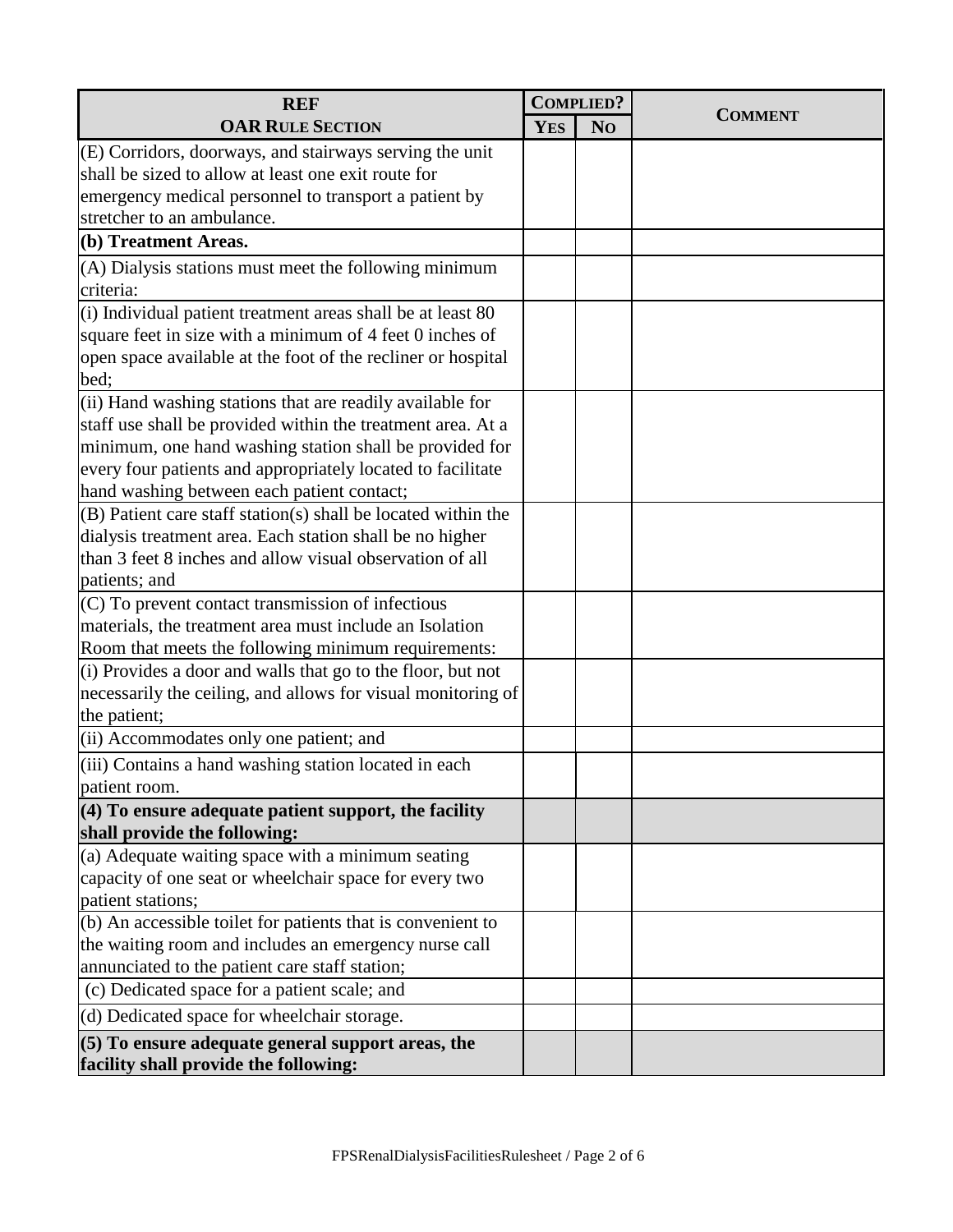| <b>REF</b>                                                      |            | <b>COMPLIED?</b> |                |  |
|-----------------------------------------------------------------|------------|------------------|----------------|--|
| <b>OAR RULE SECTION</b>                                         | <b>YES</b> | N <sub>O</sub>   | <b>COMMENT</b> |  |
| (a) Clean supply room with space for bulk storage of            |            |                  |                |  |
| necessary medical supplies. If the room is used to prepare      |            |                  |                |  |
| patient care supplies, it must contain a hand washing           |            |                  |                |  |
| station and work counter;                                       |            |                  |                |  |
| (b) Soiled holding room or area for medical waste storage       |            |                  |                |  |
| that includes a mechanism to sanitize hands;                    |            |                  |                |  |
| (c) Secure medications storage that includes a dedicated        |            |                  |                |  |
| refrigerator and hand washing station;                          |            |                  |                |  |
| (d) Emergency cart and equipment storage located close to       |            |                  |                |  |
| the patient treatment area, readily accessible by staff, and    |            |                  |                |  |
| not located in an exit path;                                    |            |                  |                |  |
| (e) Access to a janitor closet with a floor sink or service     |            |                  |                |  |
| sink and adequate space for cleaning supplies within or         |            |                  |                |  |
| close to the unit:                                              |            |                  |                |  |
| (f) Adequate equipment storage and service room or area.        |            |                  |                |  |
| Space allocated for bio-medical interventions shall not be      |            |                  |                |  |
| in proximity to patients while they are undergoing dialysis;    |            |                  |                |  |
| (g) When dialyzer reprocessing is practiced, space for          |            |                  |                |  |
| reuse equipment, work counter and hand washing station.         |            |                  |                |  |
| Additional sinks shall be provided as defined by the            |            |                  |                |  |
| facility's reprocessing program;                                |            |                  |                |  |
| (h) Solution mixing and preparation area for central            |            |                  |                |  |
| concentrate delivery system or individual preparation,          |            |                  |                |  |
| sized to meet the facility's needs;                             |            |                  |                |  |
| (i) Dedicated space for central or individual water             |            |                  |                |  |
| treatment equipment with waste drain sized to meet              |            |                  |                |  |
| equipment requirements;                                         |            |                  |                |  |
| $(i)$ Dedicated staff toilet that includes a hand washing       |            |                  |                |  |
| station within or near the treatment area;                      |            |                  |                |  |
| $(k)$ If a home training program is offered, the facility shall |            |                  |                |  |
| provide separate, 120 square foot training room(s) each         |            |                  |                |  |
| with a hand washing station, counter space and separate         |            |                  |                |  |
| drain for fluid disposal that is constructed to prevent cross-  |            |                  |                |  |
| contamination of the hand washing station. In addition, at      |            |                  |                |  |
| least one convenient program office and general support         |            |                  |                |  |
| space shall be provided to meet program needs, and an           |            |                  |                |  |
| emergency nurse call, annunciated at the patient care staff     |            |                  |                |  |
| station, or the home training office, shall be provided in      |            |                  |                |  |
| each home training room;                                        |            |                  |                |  |
| (1) Staff office; and                                           |            |                  |                |  |
| (m) Consultation space available for private conferences        |            |                  |                |  |
| with patients and their families.                               |            |                  |                |  |
| (6) Minimum facility finish requirements are as                 |            |                  |                |  |
| follows:                                                        |            |                  |                |  |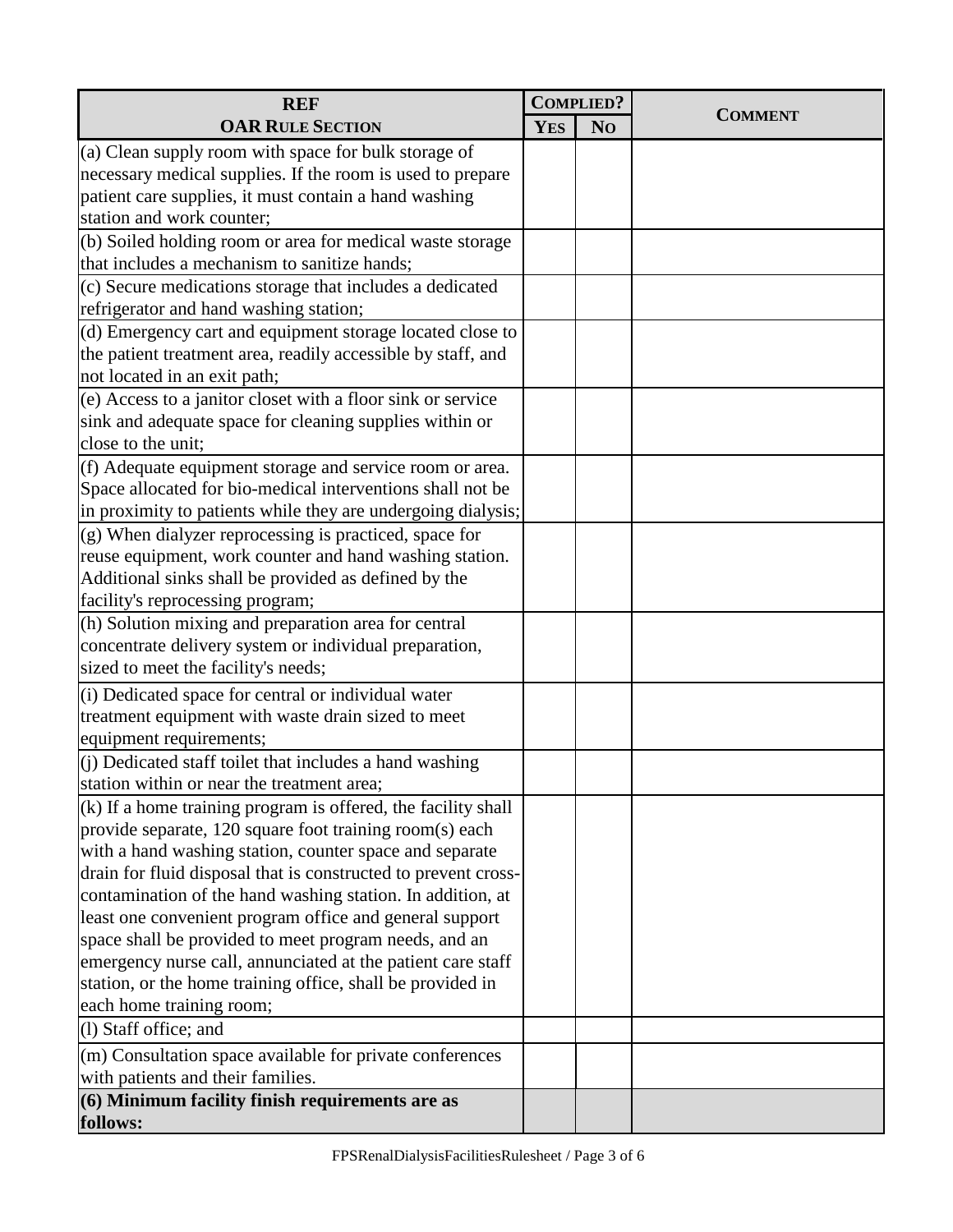| <b>REF</b>                                                   |            | <b>COMPLIED?</b> |                |  |
|--------------------------------------------------------------|------------|------------------|----------------|--|
| <b>OAR RULE SECTION</b>                                      | <b>YES</b> | N <sub>O</sub>   | <b>COMMENT</b> |  |
| (a) Wall materials in all patient treatment areas shall be   |            |                  |                |  |
| cleanable;                                                   |            |                  |                |  |
| (b) Water treatment area walls and floors shall be designed  |            |                  |                |  |
| and constructed to prevent water from migrating to other     |            |                  |                |  |
| areas during normal operating conditions; and                |            |                  |                |  |
| (c) All soiled holding room, medical waste storage area,     |            |                  |                |  |
| and janitor closet flooring shall be seamless with an        |            |                  |                |  |
| integral coved wall base.                                    |            |                  |                |  |
| (7) Minimum maintenance and housekeeping                     |            |                  |                |  |
| requirements are as follows:                                 |            |                  |                |  |
| (a) All building components and equipment shall be           |            |                  |                |  |
| maintained in good repair and free from obvious hazards      |            |                  |                |  |
| to patients and staff; and                                   |            |                  |                |  |
| (b) All dialysis equipment shall be maintained in            |            |                  |                |  |
| accordance with the manufacturer's recommendations, and      |            |                  |                |  |
| each dialysis machine shall be cleaned after each use in     |            |                  |                |  |
| accordance with the facility's written policies and          |            |                  |                |  |
| procedures.                                                  |            |                  |                |  |
| (8) Minimum mechanical and plumbing requirements             |            |                  |                |  |
| are as follows:                                              |            |                  |                |  |
| (a) All heating, ventilation and cooling systems shall       |            |                  |                |  |
| comply with the Oregon Mechanical Specialty Code and         |            |                  |                |  |
| shall be maintained in full compliance;                      |            |                  |                |  |
| (b) Hot water used for hand washing shall have a water       |            |                  |                |  |
| temperature between 105 and 120 degrees Fahrenheit; and      |            |                  |                |  |
| (c) All water treatment and dialysate concentrate            |            |                  |                |  |
| equipment and distribution systems shall be in compliance    |            |                  |                |  |
| with Association for the Advancement of Medical              |            |                  |                |  |
| Instrumentation standards at all times. Floor drain(s) shall |            |                  |                |  |
| also be provided in these area(s):                           |            |                  |                |  |
| (A) No dead end loops or unused branches are allowed in      |            |                  |                |  |
| the purified water distribution system;                      |            |                  |                |  |
| (B) Product water distribution system shall be constructed   |            |                  |                |  |
| of materials that do not contribute chemicals, such as       |            |                  |                |  |
| aluminum, copper, lead, and zinc or bacterial                |            |                  |                |  |
| contaminants to the purified water;                          |            |                  |                |  |
| (C) When used, storage tanks shall have a conical or bowl    |            |                  |                |  |
| shaped base and shall drain from the lowest point of the     |            |                  |                |  |
| base;                                                        |            |                  |                |  |
| (d) If piped-in oxygen or vacuum systems are included,       |            |                  |                |  |
| they shall be installed in accordance with chapter 4 of the  |            |                  |                |  |
| National Fire Protection Association, NFPA 99 and the        |            |                  |                |  |
| Oregon Plumbing Specialty Code;                              |            |                  |                |  |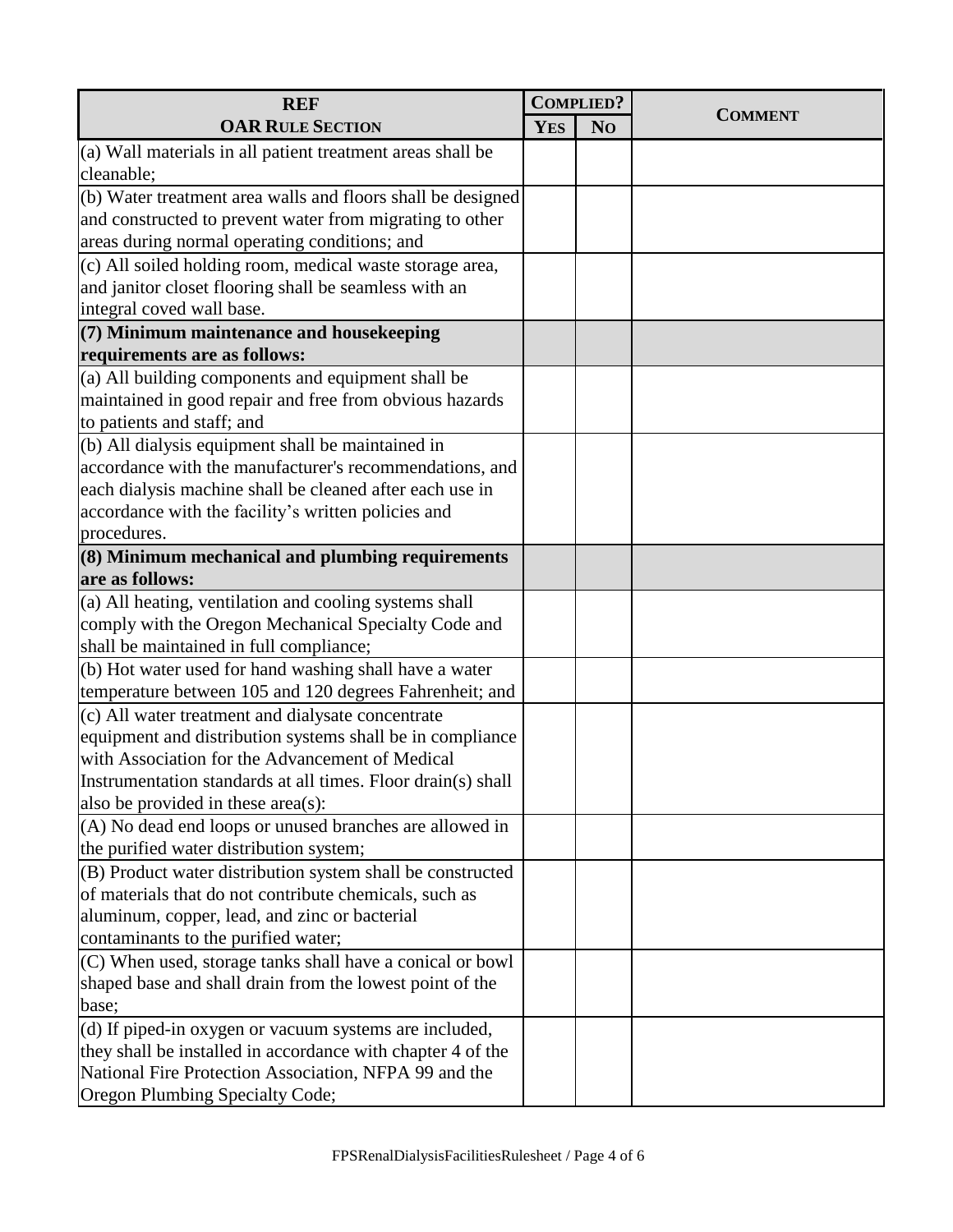| <b>COMPLIED?</b><br><b>REF</b>                                     |            |                |                |  |
|--------------------------------------------------------------------|------------|----------------|----------------|--|
| <b>OAR RULE SECTION</b>                                            | <b>YES</b> | N <sub>O</sub> | <b>COMMENT</b> |  |
| (e) Dialyzer reuse space, if provided, shall not recirculate       |            |                |                |  |
| air, and shall be provided with an exhaust to the outside as       |            |                |                |  |
| required for the reprocessing methods utilized;                    |            |                |                |  |
| (f) To minimize patient discomfort, heating, cooling and           |            |                |                |  |
| ventilation systems shall be designed to minimize drafts           |            |                |                |  |
| and temperature changes at treatment stations; and                 |            |                |                |  |
| $(g)$ Hand washing stations shall be trimmed with fittings         |            |                |                |  |
| that are operable without use of the hands. Note: wrist            |            |                |                |  |
| blade controls are not considered to be operable without           |            |                |                |  |
| the use of hands.                                                  |            |                |                |  |
| (9) Minimum electrical requirements are as follows:                |            |                |                |  |
| (a) All electrical installations shall comply with the             |            |                |                |  |
| Oregon Electrical Specialty Code and shall be maintained           |            |                |                |  |
| in full compliance;                                                |            |                |                |  |
| (b) Emergency power for evacuation lighting, the fire              |            |                |                |  |
| alarm system and the dedicated receptacle for the                  |            |                |                |  |
| emergency cart shall be provided. Lighting levels at               |            |                |                |  |
| patient stations, staff support stations and paths of egress       |            |                |                |  |
| shall be five-foot candles minimum for a minimum of 90<br>minutes; |            |                |                |  |
| (c) Provisions shall be made to allow connection to an             |            |                |                |  |
| alternate power source. The point of connection shall be           |            |                |                |  |
| immediately accessible to the exterior. The alternate power        |            |                |                |  |
| source shall provide on-going power for the lighting               |            |                |                |  |
| required in subsection (9)(b) of this rule and continued           |            |                |                |  |
| provision of dialysis services;                                    |            |                |                |  |
| (d) An independent ground fault interrupter shall be               |            |                |                |  |
| provided for each dialysis machine; and                            |            |                |                |  |
| (e) Hospital-grade electrical outlets shall be provided for        |            |                |                |  |
| all dialysis equipment connections.                                |            |                |                |  |
| (10) Minimum structural, Fire & Life Safety Code and               |            |                |                |  |
| maintenance requirements are as follows:                           |            |                |                |  |
| (a) The facility shall be constructed to comply with the           |            |                |                |  |
| Oregon Structural Specialty Code and shall be maintained           |            |                |                |  |
| in full compliance;                                                |            |                |                |  |
| (b) All dialysis treatment spaces shall be located on the          |            |                |                |  |
| ground floor unless the space to be licensed qualifies as a        |            |                |                |  |
| "Business Group B, Ambulatory Care Facility" occupancy             |            |                |                |  |
| class under the Oregon Structural Specialty Code and, if           |            |                |                |  |
| certified by the Centers for Medicare and Medicaid, is             |            |                |                |  |
| certified as an "Ambulatory Health Care Occupancy"                 |            |                |                |  |
| under the National Fire Protection Association, NFPA 101           |            |                |                |  |
| Life Safety Code;                                                  |            |                |                |  |